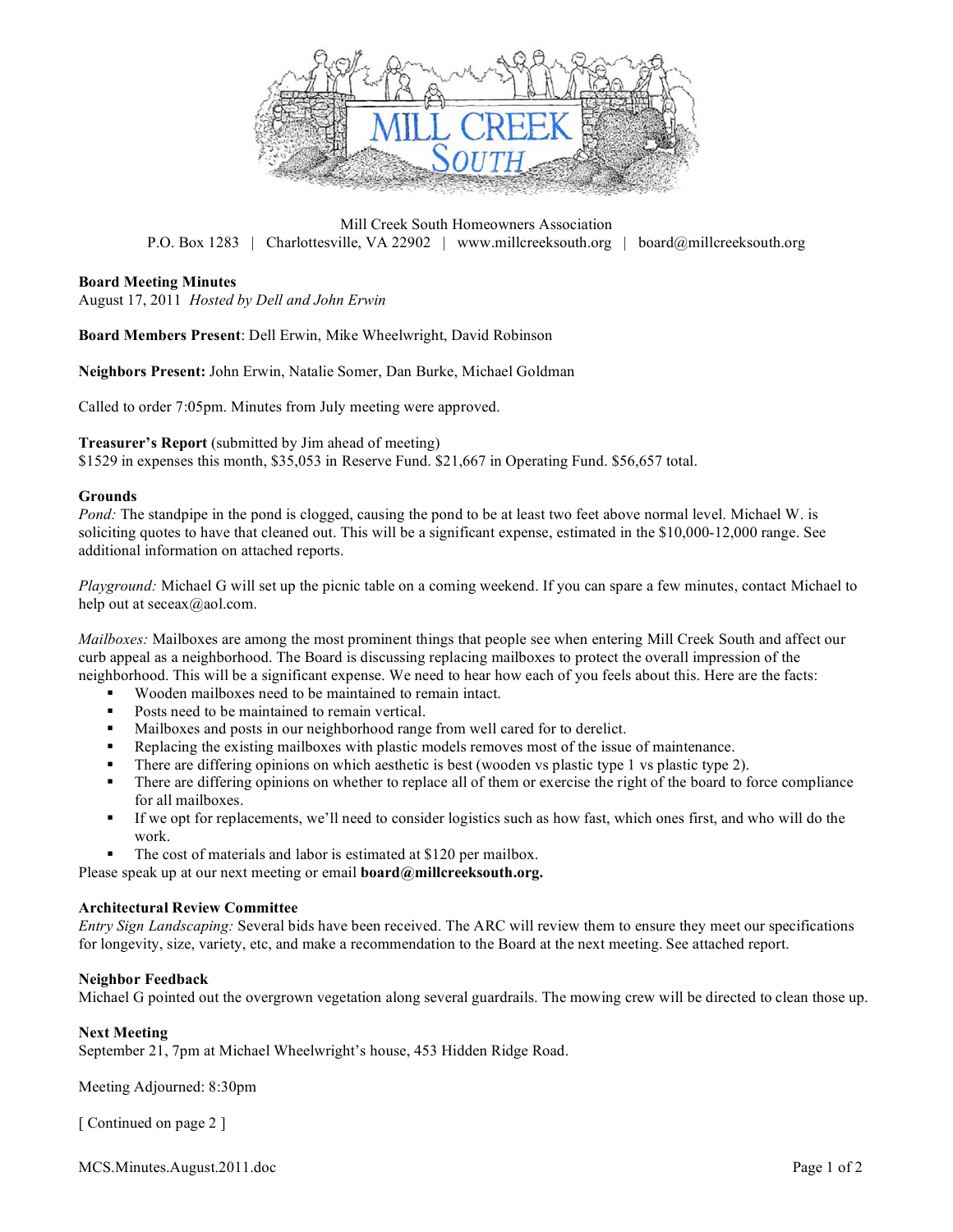## **SPECIAL NOTES**

Allison Scholl will host a fall curry potluck at her place Saturday, September 24. More details to follow.

With fall comes our **Fall Festival**. We need some help to make it happen this year. Please spend a few hours to make this happen. Contact the Board for more information.

**Volunteer!!** Your neighborhood needs you. Consider helping out for a few hours to help Mill Creek keep its glow.

- Update the website, 1-2 hours a month<br>■ Trail maintenance one 4-hour weekend
- Trail maintenance, one 4-hour weekend<br>Mailhox installation 1 hour each (with a
- Mailbox installation, 1 hour each (with a friend)
- Organize the Fall Festival, 4-6 hours leading up to late October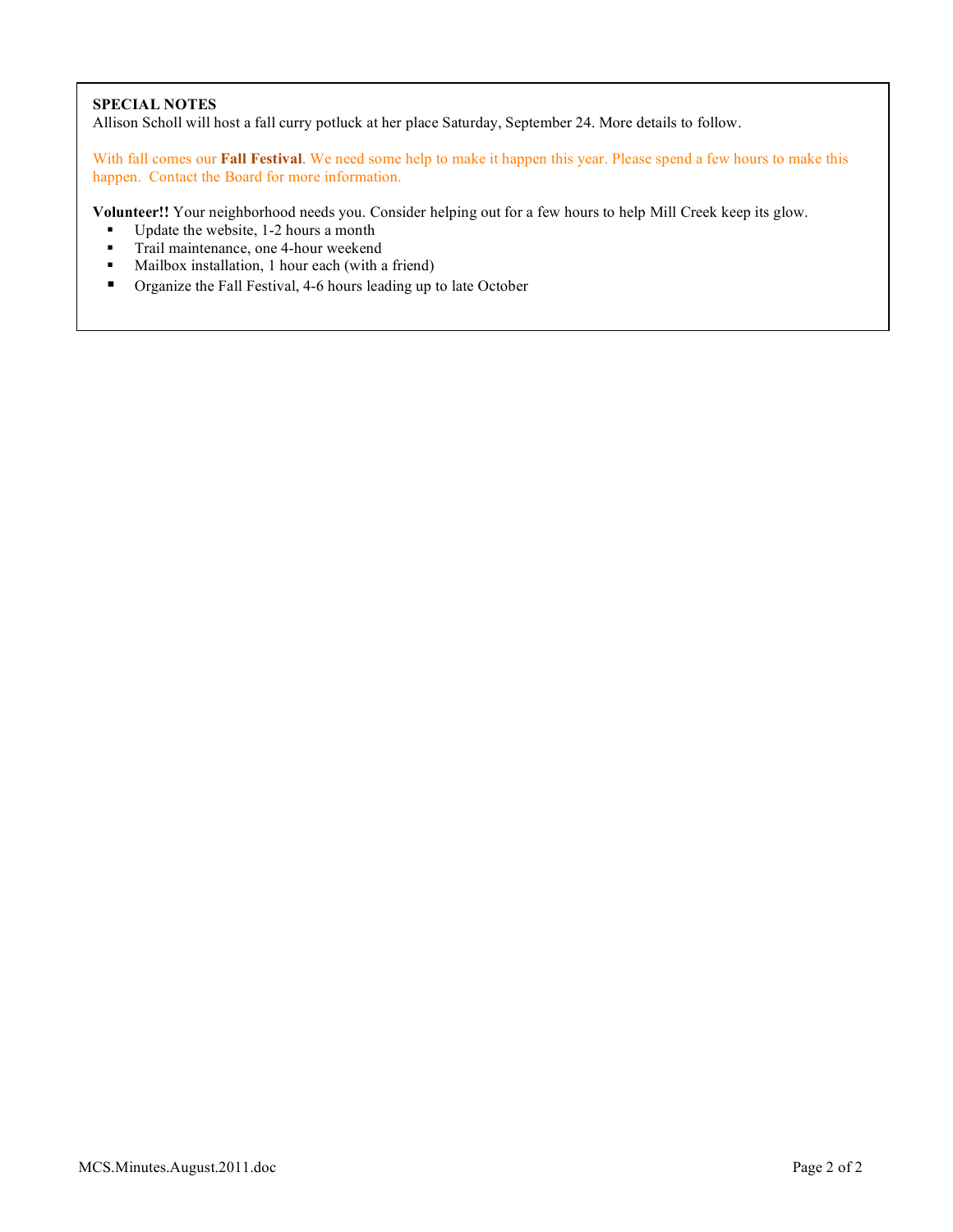## **MILL CREEK SOUTH HOMEOWNERS ASSOCIATION**

## **Architectural Review Committee Report – August 17, 2011**

**MEETING.** We met on August 1 to discuss applications and landscaping around our sign.

**ARC REQUIREMENTS REVISION.** Are we ready to post these online? Any comments from homeowners? I made the change below based on Barbara's suggestion. Is this acceptable?

*15. Mailboxes. Mailboxes and mailbox posts shall be of the design and color approved by the board of directors. Mailboxes and posts shall be painted Duron's Shore Beige, unless the box and post are of a design approved by the board that does not require painting. The approved vinyl unit costs around \$100.*

*The ARC supplies mailbox paint and primer free to homeowners. Contact dellerwin@gmail.com or 245.5891.*

*If you are interested in having your existing mailbox repaired or repainted by the Mill Creek South mailbox repair team, click here.* 

**APPLICATIONS.** We had two new applications during July, which we approved—one for tree removal and one for deck staining. Steve Nelson remains in contact with Mr. Brown regarding the new house he is building on Copper Hill.

**LANDSCAPING AROUND SIGN.** I met with two landscaping companies: Ivy Corner Nursery and Bella Terra, who agreed to send us a design and estimate at no cost. Now we have four designs and estimates. The ARC recommends that landscaping meet these minimum requirements. All plants should be:

- 1. Evergreen or with year-round interest (i.e. ornamental grasses)
- 2. Deer resistant
- 3. Low maintenance
- 4. Drought resistant
- 5. Without interference in relation to the sign or stonework (column) view
- 6. Such that grow in proportion to the sign and stonework (not too fast growing or too large in width or height)
- 7. Considered "bullet-proof" for our area
- 8. Compatible with a full-sun environment
- 9. Under 6 inches for ground cover plants immediately in front of the sign
- 10. Interesting and varied—perhaps including some variegated plants or those with color like Firepower Nandina,

We also recommend:

- Removing the hollies and Alberta Spruce immediately next to the stone columns
- Replacing the tree that was behind and south of sign
- Contracting with a firm for watering and continued maintenance (e.g.; fertilizing, mulching, trimming, etc.)

Respectfully submitted,

*Dell Erwin,* Chair, ARC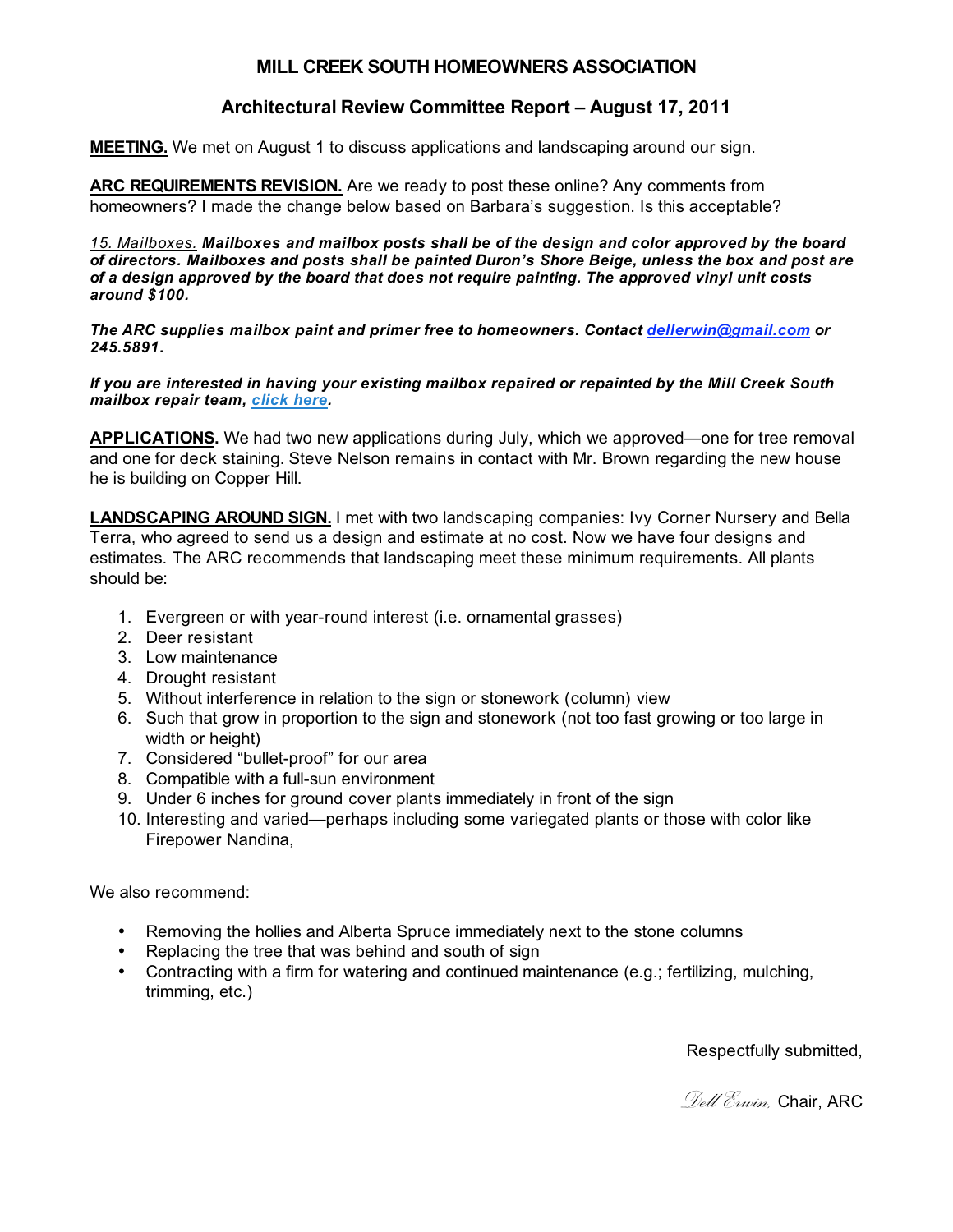## **July - August 2011** Grounds Report

- 1. Trees at 335 Copper Hill and 1657 Shady Grove Ct Turned out to be 3 tall and difficult but removed.
- 2. Contact with president Mill Creek Home Owners Assn common maintenance experiences After meeting with Neil Grady MCHOA President and Barbara Henry no tangible reason to believe that there is a convenient way of getting the county to take over maintenance of retention pond However the meeting was productive on other mutual HOA concerns.
- 3. Déjà vu (all over again) on the retention pond issue 5 Request for Proposals out to local contractors who have retention pond experience for cleaning and maintenance services.
- 4. Design for Debris Cage for the stand pipe produced to obtain bids for future use to substantially reduce debris fouling the stand pipe after initial cleaning. Reduced water level will alleviate the stress on the trees and shrubs that have been under water the better part of the summer.
- 5. Windshield inspection of MCS mailboxes shows 205 boxes -- 40 plastic (of two types) -- 167 wood of those wood boxes ONLY 11 need painting I needs replacement
- 6. Trash receptacles at entrances to our play park include 2 - 32 gal galvanized trash cans--2 - Iron Posts 2 - eyes welded to iron posts--2 - lengths of chain --1 - bag plastic liners 2 - bags ez-crete Agreement with Dixon for bi-monthly pick up in the works. My estimate material only \$590. Not installed.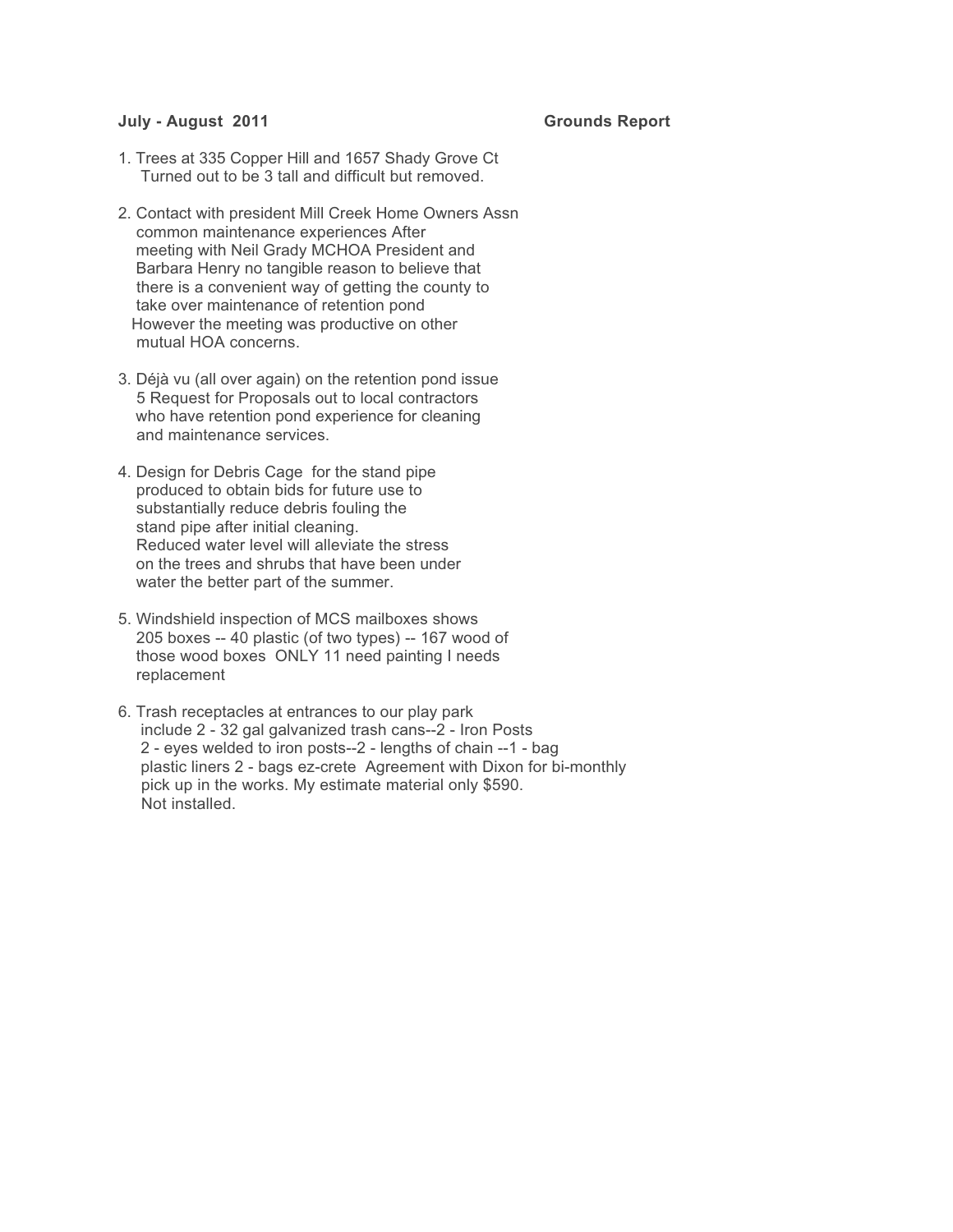# **I Creek South Home Owners Associati Balance Sheet As of August 16, 2011**

|                                         | Total       |
|-----------------------------------------|-------------|
| <b>ASSETS</b>                           |             |
| <b>Current Assets</b>                   |             |
| <b>Bank Accounts</b>                    |             |
| <b>BB&amp;T Basic Business Checking</b> | 21,667.99   |
| Reserve Fund                            | 35,053.20   |
| <b>Total Bank Accounts</b>              | \$56,721.19 |
| <b>Accounts Receivable</b>              |             |
| <b>Accounts Receivable</b>              | $-64.04$    |
| <b>Total Accounts Receivable</b>        | -64.04      |
| <b>Total Current Assets</b>             | \$56,657.15 |
| <b>TOTAL ASSETS</b>                     | \$56,657.15 |
| <b>LIABILITIES AND EQUITY</b>           |             |
| Liabilities                             |             |
| <b>Total Liabilities</b>                |             |
| Equity                                  |             |
| <b>Opening Bal Equity</b>               | 33,030.84   |
| <b>Retained Earnings</b>                | 13,421.95   |
| <b>Net Income</b>                       | 10,204.36   |
| <b>Total Equity</b>                     | \$56,657.15 |
| <b>TOTAL LIABILITIES AND EQUITY</b>     | \$56,657.15 |

Tuesday, Aug 16, 2011 12:32:39 AM PDT GMT-7 - Cash Basis